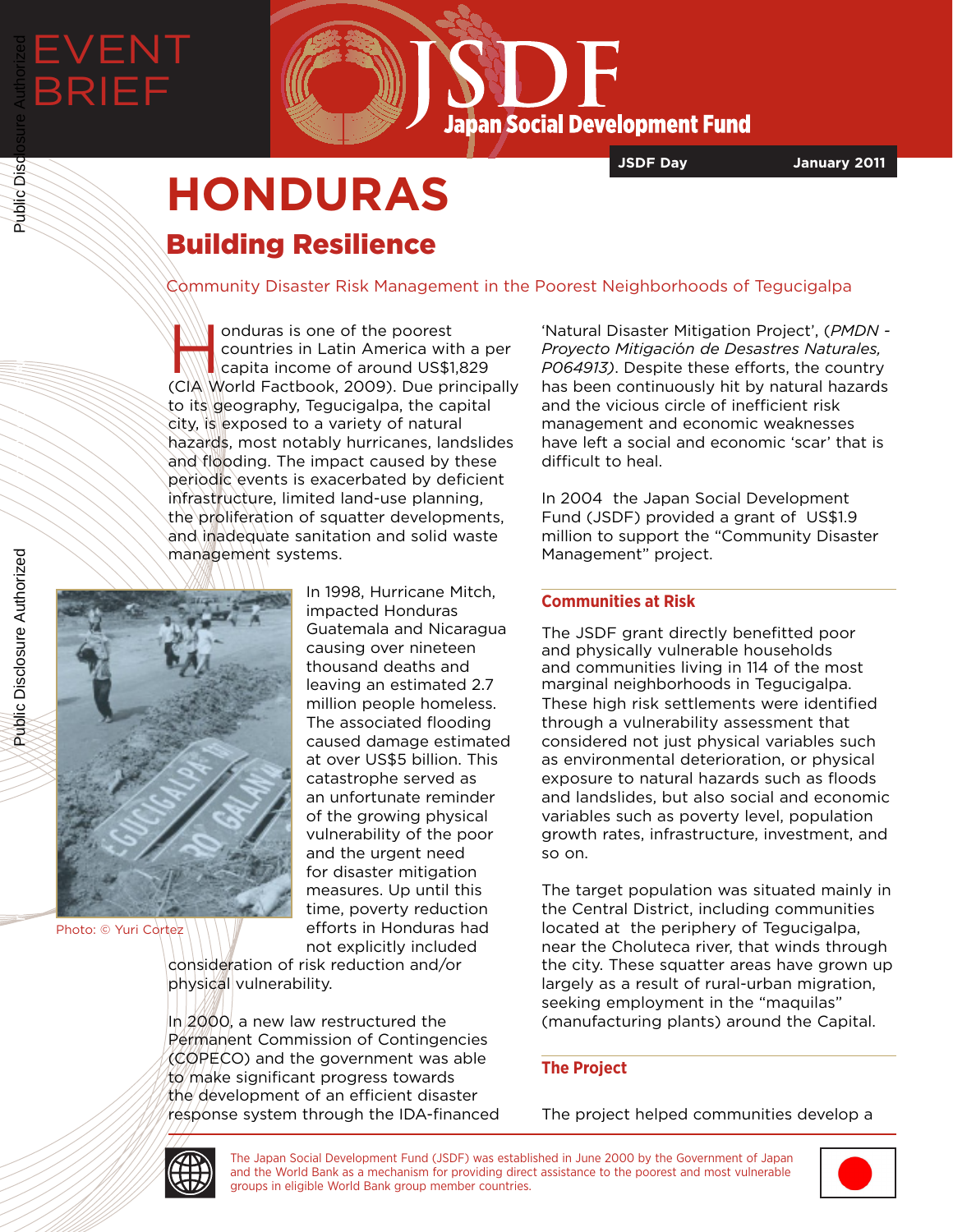#### *Project Data*

- Implementation Agency: *Ministerio de Gobernación y Justicia-Unidad Técnica Coordinadora (UTC)/Permanent Commission of Contingencies (COPECO)*
- Grant (TF052879 ) Amount: *US\$ 1.9 million*
- Implementation Period: 03/09/*2004-03/09/2008*

demand-driven preparedness strategy that mapped previous disasters, identified vulnerabilities and pointed to ways that these could be mitigated, potentially reducing their impact.

The project had three major components:

- *1. Building community and local government capacity to manage and mitigate disasters* – The project mobilized the community and established several Community-based Organizations (CBOs) called CODELs (local committees for disaster prevention) to focus on disaster mitigation and management, relying on the existing local system in Tegucigalpa named CODEM (Operations Center for Disaster Emergency) linked to the Municipality. The CODEM acted as a facilitator and provided CODELs technical know-how, analysis, vulnerability mapping and early warning support.
- *2. Implementing new and participatory, demanddriven disaster mitigation and management activities -* The project supported technical assistance, studies and public consultations that complemented community knowledge of disaster risks. These activities were selected on a cost-benefit basis, and were tailored according to the needs of the population. Training included risk prevention, environmental management and disaster response (including first aid, search and rescue and purchasing of specialized equipment), civil works - including drainage channel cleaning.
- *3. Strengthening the partnership between targeted poor communities, NGOs and local government -* The grant not only strengthened the relationship between communities and local government but also provided inputs needed for the future development of a testable methodology for community-led disaster management.

#### **A unique methodology**

The JSDF project adopted a fully participatory risk reduction methodology that engaged all key stakeholders. Bringing together vulnerable communities and the local government in this way was innovative in the Honduran context - it had previously been tested in the context of an earlier JSDF project in Managua (Nicaragua), the first such use of the methodology in Latin America. Replication of the model to Tegucigalpa was greatly aided by the many similarities between the two locations (see Box 1).

This grant gave considerable support to the CODEM including a 'CODE' (Operations Center) for disaster emergency and mobile units. It also helped the Municipality of Tegucigalpa maintain an open communication channel with the communities.

#### **Results**

While working in a major city such as Tegucigalpa with informal squatter settlements, poor infrastructure and vulnerable areas presented quite a challenge, the project was able to build on the experiences gained under the PMDN and shared lessons from the other Municipalities. The involvement of the CODEM and its willingness to work "hand in hand" with the CODELS, was key to strengthening the ties between the National Government and the community and to building trust in the capabilities of the local authorities.

In order to make preventive actions work, a series of simple principles were established:

*i) Empowering communities and building ownership -* The project reached and trained *more than 100 high risk neighborhoods* (instead of

#### *Box 1 - Pioneering a Model: The Managua JSDF project*

Managua is the capital city of Nicaragua and is the largest city in terms of population and geographic size. Located on the southwestern shore of Lake Managua, it has suffered devastating earthquakes in 1931 and 1972. Since the 1972 earthquake, residential and business areas have developed on the outskirts of Managua. (CIA World Factbook 2009). Most of these areas are vulnerable to natural disasters and are typically inhabited by the poorest communities who lack even basic services. To address this problem, a JSDF grant was approved in March, 2001 as a complement to the IDA-financed "National Vulnerability Reduction Project". The Managua project was implemented by the Social Investment Emergency Fund, FISE - *Fondo de Inversion Social de Emergencia*. Supported by donors operating in the country, FISE handled donor funds and channeled these to the communities. The FISE implementation method required a commitment in writing from the community, ensuring monitoring and evaluation and increased ownership of investments (and as a consequence, improved maintenance and sustainability). This process empowered communities, through Neighborhood Improvement Committees (NICs), to take part in the decision making associated with Vulnerability Reduction Action Plans.

The teams working on the Honduras and Nicaragua grants exchanged experiences. For example, the Honduras grant financed four workshopsm, two in Tegucigalpa and two in Managua to promote exchange between both municipalities regarding their experiences in areas such as community driven disaster and environmental risk management.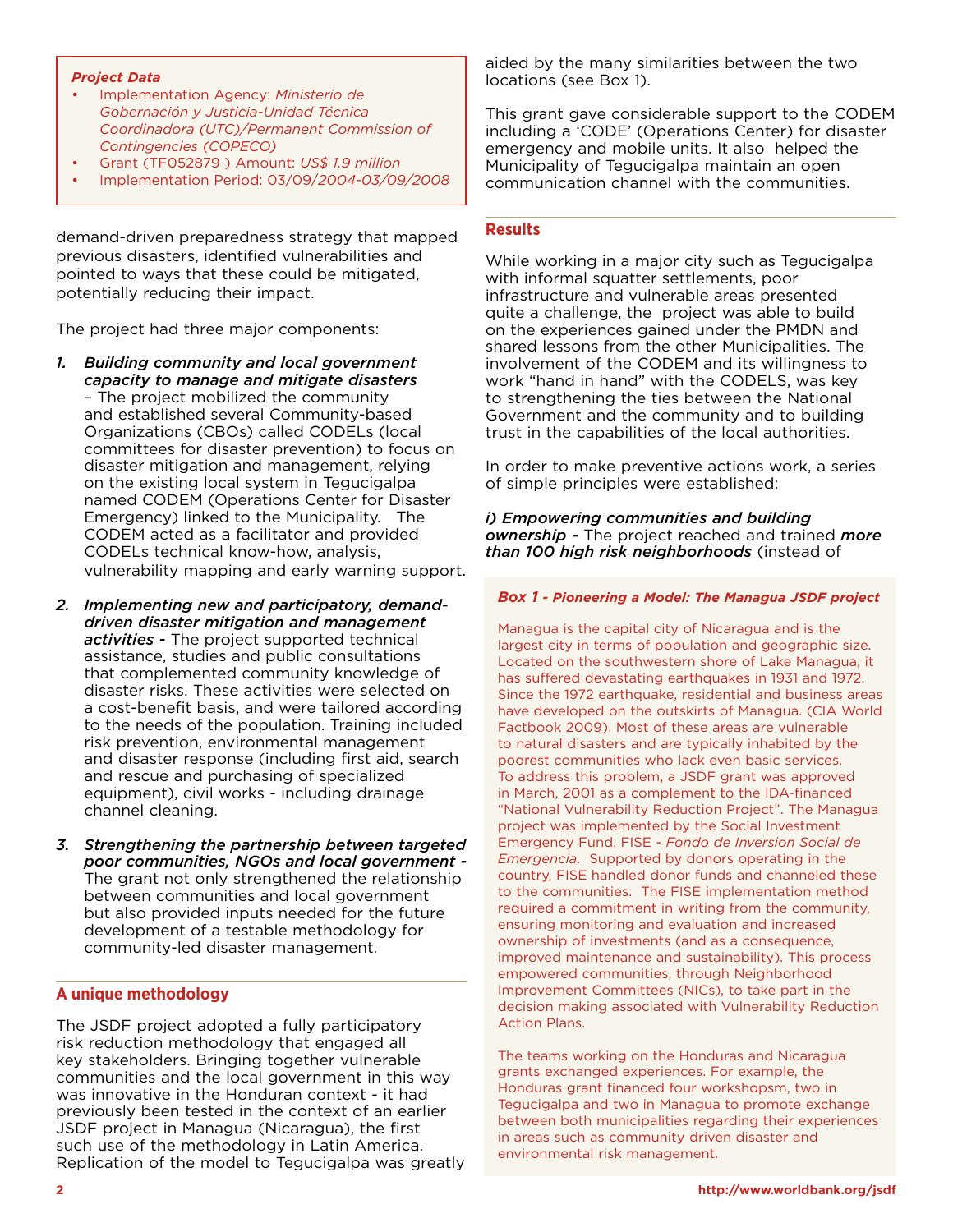

the 20 originally planned) through the CODEM/ CODELs, blending technical expertise with grassroots know-how, allowing a higher level of involvement and collaboration to identify risks.

The CODELs organized meetings, interactive workshops and the dissemination of information

kits to all members of their respective neighborhoods and designated volunteers from each community to be in charge of warning systems and monitoring vulnerable points. The project aimed to make communities aware of, and alert for, disasters, able to identify and assess the risks, use the proper equipment, and react appropriately in case of an emergency. More than 300 community members and 57 instructors were trained in risk management and prevention techniques. The CODEM created training manuals and didactic materials for schools, to sensitize the communities on risk reduction and provide the basis for awareness campaigns.

# *ii) Mapping areas at risk, and*

*Emergency plans -* Emergency plans were developed and tested through drills in 30 neighborhoods and settlements in high risk areas. These plans pre-screened for environmental impact through a revamped local disaster risk

information management system (20 computerbased information units and network connections that enabled transparency, accessibility and information-sharing). The Emergency response system was updated through the addition of an integrated database management system, emergency response software, and a website. The action plans were prioritized using participatory micro-planning techniques. This enabled the local government to identify high risk areas and increase the safety of the communities, to better control urban growth and prevent the development of new settlements in vulnerable areas.

*"In each Municipality, local committees are not only formally established but are also very active and enthusiastic about the project. (...) In Ajuterique, the committee includes a ten-year-old boy, who reportedly adds a lot to discussions in terms of energy, receptivity and originality. He is expected to disseminate what he learns among children of the Municipality. In Santa Ana, the committee has spontaneously proposed to form subcommittees to spread knowledge, capacity, and work results at the local level. (...)*

*Diagnostic and planning activities built awareness among the participating communities that natural disasters are not simply acts of God or the result of bad luck, but a mix of human activities and natural conditions, which can be mitigated with careful planning and management."* 

> - Tova Ma. Solo Task Team Leader

*iii) Managing and mitigating the existing risk* - A series of civil works aimed at preventing disasters were identified and carried out by the communities who were also given the responsibility for maintenance of the resulting infrastructure. These civil works complemented the IDA PMDN project and represented tangible improvements in community security and confidence. Community involvement in the identification, planning and construction of a total of 35 infrastructure improvements strengthened ownership and contributed to the sustainability of these efforts. Investments were focused mainly on landslide stabilization, the building of retaining walls, drainage channels, and aqueduct improvements.

*iv) Putting vulnerable areas into innovative community land uses -* The JSDF grant financed a study to turn 'El Berrinche', a very dangerous hillside in Tegucigalpa - evacuated following Mitch, but under pressure from squatters - into community gardens and other non-residential uses. In other

squatter areas, crops were planted, football fields laid out and clear signage posted. This discouraged squatters from occupying the high risk areas. The Japanese government has also expressed interest in supporting plans to transform 'El Berrinche' into a risk-free zone.

The success of this approach to disaster risk management has led to its adoption in a number of other Latin American countries, including Colombia, Costa Rica, Guatemala and El Salvador. The Honduran government has internalized many of the outcomes of the JSDF Project/PMDN. Mayors are now sufficiently sensitized to allocate some of their local budgets to prevention activities. This represents a substantial change from the situation pre-Mitch where there was no system of support to local governments for disaster management.

# **Lessons Learned**

Some of the key lessons emerging from this project include:

*1. Focus on prevention rather than solely on reconstruction* - The CODEM played a key role as a technical knowledge disseminator. During implementation they acquired the experience to organize, convene, and motivate community members and assist with the identification and prioritization of civil works. Local volunteers were hired to carry out basic construction and